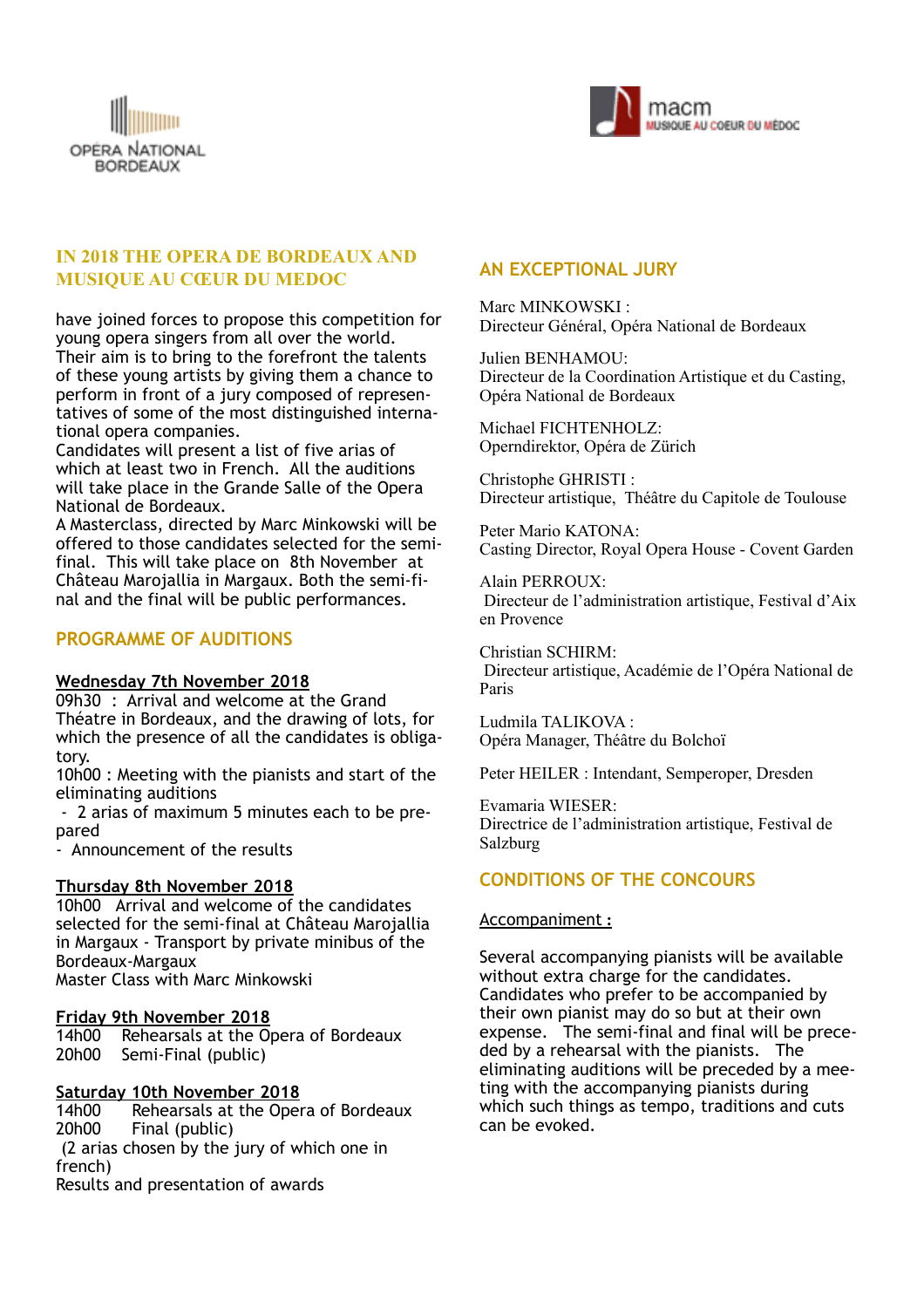

### **Competition in three stages**

There are three stages to the competition : eliminating auditions, public Semi-final and public final.

Rules to be observed :

- The arias must not be transposed and are to be sung in the language of the creation of the work.

- The candidate must provide the accompanying pianist with a partition of the aria sung in

 a version prepared for piano and voice that is readable and in good condition.

- The works are to be sung from memory.

- Candidates will be judged on both their vocal and musical qualities

- The deliberations of the jury will take place behind closed doors without right of appeal.

### CONDITIONS FOR ENTERING

The competition is open to candidates of every nationality, aged from 18 to 32. The number of candidates taking part is limited to 40. The registration form and all relevant information must be returned to us at the

following address : <macm.sec17@mail.com> - registration form

CV (studies, programme of music and public performances)

- You-Tube link of at least one aria from opera (not a CD)

- Photocopy of passport or identity card - Photo

Entrance fee : Entrance fee : 50€ (not refundable) to be paid by cheque or Credit transfer to the order of MUSIQUE AU COEUR DU MEDOC and mailed to : MACM- Mairie d'Arsac- 33460 Arsac- France

Deadline for receipt of entry forms and relevant information is June 30th 2018.

Following a preselection by the Concours organizational committee

the list of those candidates retained to compete will be announced not later than July 25th 2018.

## **PRIX**

**PREMIER PRIX FEMININ 4000€ PREMIER PRIX MASCULIN 4000€ PRIX GRANDS VINS DE MARGAUX ANNETTE GINESTET 2000€ PRIX DU PUBLIC 1000€**

A sum of 150 € to defray costs will be allocated to those finalists non laureats.